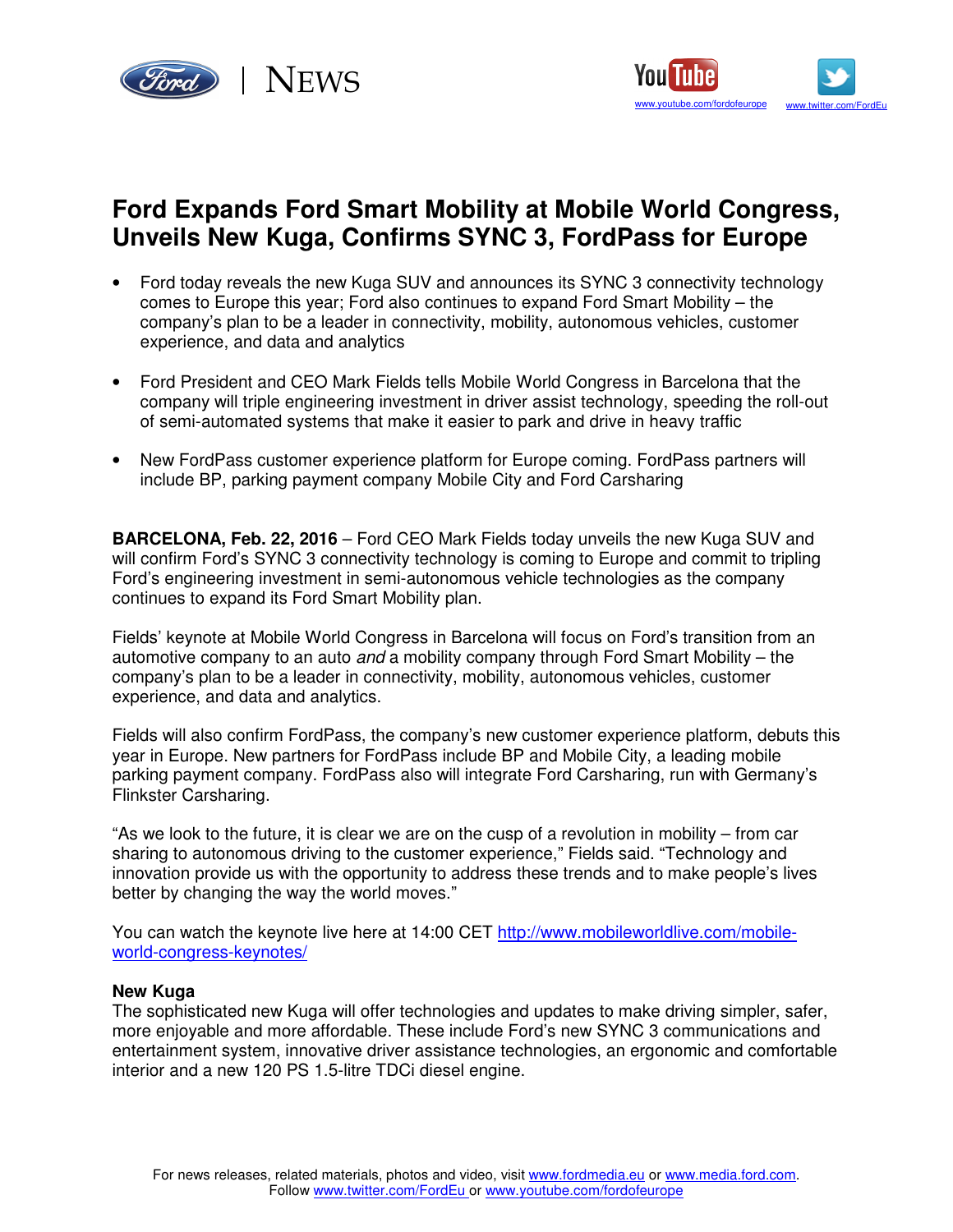The bold and sporty new Kuga that debuts at Mobile World Congress also will offer Ford's Perpendicular Parking technology that helps drivers park hands-free in spaces alongside other cars; an enhanced version of the Active City Stop collision avoidance system; and Ford's Adaptive Front Lighting System for optimised visibility in low light. Further sophisticated technologies include Hands-Free Liftgate and Ford Intelligent All Wheel Drive.

Ford is tripling its driver assist technology engineering investment to make it easier to drive in heavy traffic and park, while developing fully autonomous vehicles for the future. The significant increase in investment announced today will enable Ford to research and develop driver assist technology that transfer more driving tasks to the vehicle and provide more comfort and safety to the driver.

These will include Traffic Jam Assist and Fully Active Park Assist that Fields announced Ford will roll out in the next three years.

#### **Autonomous vehicles**

Ford is taking two distinct pathways toward vehicle automation. First, the company has a dedicated team developing driver assist technology that is focused on delivering increasing levels of automation.

Traffic Jam Assist helps the driver with steering, braking and acceleration in heavily congested traffic situations on motorways. Easily activated by pushing a button, the system helps keep the vehicle centred in the lane and brakes and accelerates to keep pace with the vehicle in front.

Fully Active Park Assist will help drivers by steering and controlling the transmission, throttle and brake to seamlessly pull into a parking spot at the touch of a button.

Further semi-autonomous technologies already introduced by Ford include Pre-Collision Assist with Pedestrian Detection, a camera- and radar-based system that detects vehicles and people in the road ahead; and Intelligent Speed Limiter, which could help prevent drivers from exceeding speed limits, and potentially from incurring costly speeding penalties.

"The use of semi-autonomous functions such as Traffic Jam Assist and Fully Active Park Assist make driving easier and more enjoyable for our customers," said Ken Washington, vice president, Ford Research and Advanced Engineering.

As for the future, Ford also has a dedicated fully autonomous vehicle programme in Aachen, Germany, and in Palo Alto, California, and Dearborn, Michigan, in the U.S., with more than a decade of experience.

Ford is seeking to deliver autonomous capability that does not require driver input described by the SAE International as Level 4 of automation. At this level of capability, autonomous vehicles will likely be offered first in climates that support optimal sensor performance and in areas that have been mapped in high resolution 3D.

Already, Ford is the first automaker to test fully autonomous vehicles in winter weather, including snow, and recently announced plans to triple the company's autonomous vehicle development fleet making it the largest of all automakers.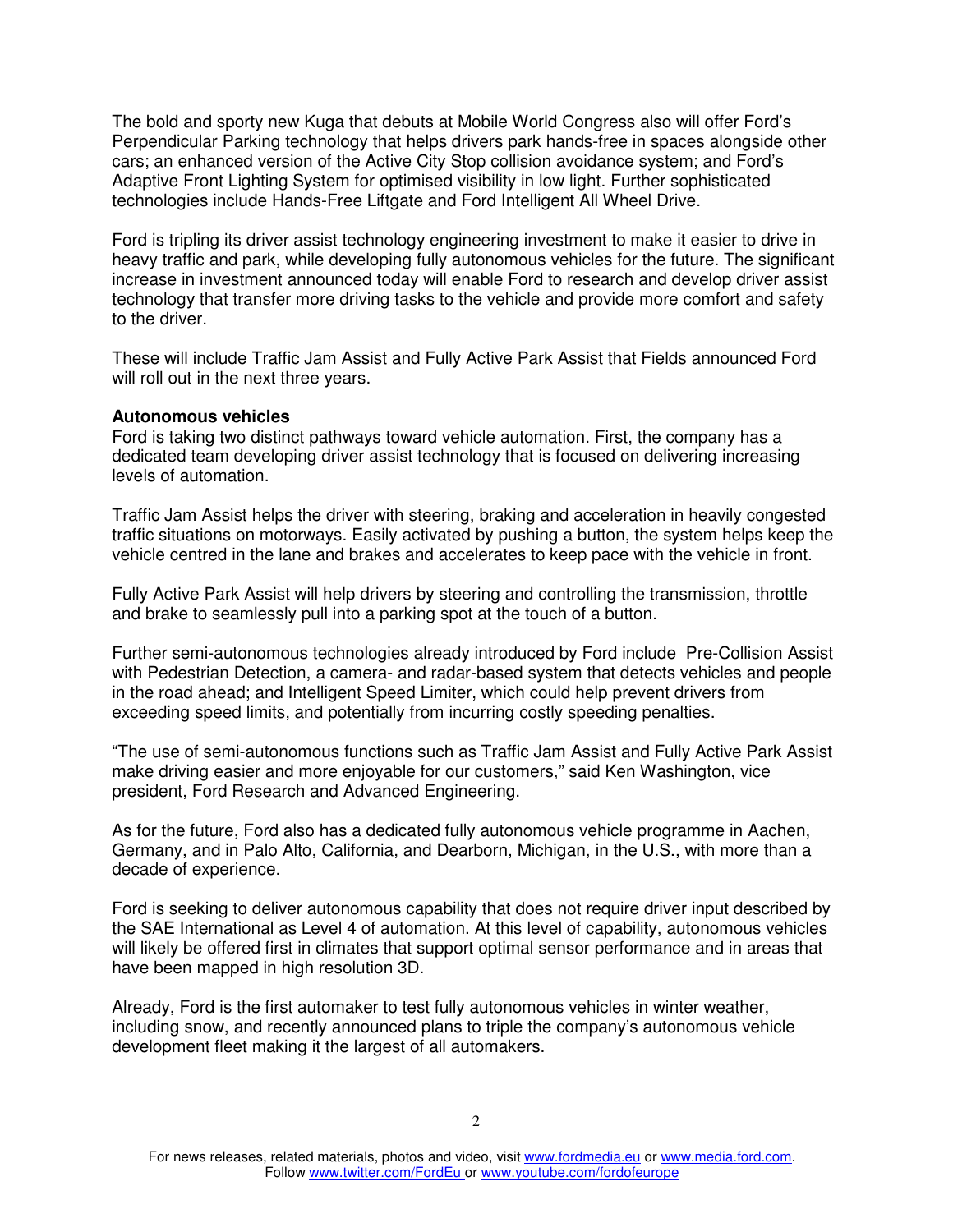"We are committed to making autonomous vehicles available for millions of people," Washington said. "Within well-defined areas and with favourable environmental conditions, we predict that fully autonomous driving will be possible within four years, and that autonomous vehicles will play a significant role in making travel safer, more enjoyable, and more accessible."

## **A new customer experience**

FordPass features four elements. A Marketplace offering access to mobility services and partners; trusted and knowledgeable FordGuides who are always there to help members to resolve mobility challenges; Appreciation, where members are recognised for their loyalty; and FordHubs, where consumers can experience new innovations.\*

Through FordPass owners will be able to manage their vehicle, including scheduling maintenance services. The partnerships announced today will bring significant benefits to FordPass members as follows:

- The partnership with BP will reward members with exclusive offers and geolocation services, adding to loyalty partners including McDonalds and 7-Eleven. In the future, FordPass may enable members to search for nearby BP locations based on facilities available. Ford and BP can envision helping members to fill up at the right time and in the right place. This might for example include members remaining comfortable inside a vehicle and not stand outside in the cold or the heat, while a robot does the refuelling
- Through its existing partnership with Flinkster, one of the biggest car sharing companies in Germany incorporating dealerships, FordPass will offer 24-hour access to more than 4,000 cars country-wide. This includes Ford Carsharing's fleet of 190 vehicles, from Transit to Fiesta, and Flinkster's own fleet of cars, most of which are Ford vehicles
- Parkopedia, the global database for parking spaces, allows all FordPass members to search for parking, based on location, cost, availability and user ratings. In addition, as an on-street parking payment provider, Mobile City will help to provide a more seamless parking experience by enabling drivers to pay fees through FordPass . That could mean no need to keep coins, or for the right change, and beyond that – supporting a future that could see members' cars park themselves in off-street facilities

"This all-new platform that we are launching in Europe later this year is really about listening to people's needs and developing ways to help them move better. It's also about convenience, connecting consumers with the world and making it all incredibly easy," Fields said.

## **Mobility – new ways of getting about**

As part of Ford Smart Mobility, the company is working to expand the range of car-sharing and parking services offered in European cities and towns.

In London, with its new GoPark pilot, Ford is building a predictive parking system – capable of directing drivers to streets where they're most likely to find a space. A group of residents from the borough of Islington have volunteered to take part – with their cars being equipped with plug-in devices to give live data for traffic and parking conditions. The pilot includes both Ford and non-Ford vehicles.

Also in London, Ford's on-demand GoDrive car-sharing pilot is now trialling on-street parking on certain streets. Since launching last year, the service has expanded to 25 hubs across the city, each with guaranteed parking, at locations that include London Waterloo railway station and London City Airport.